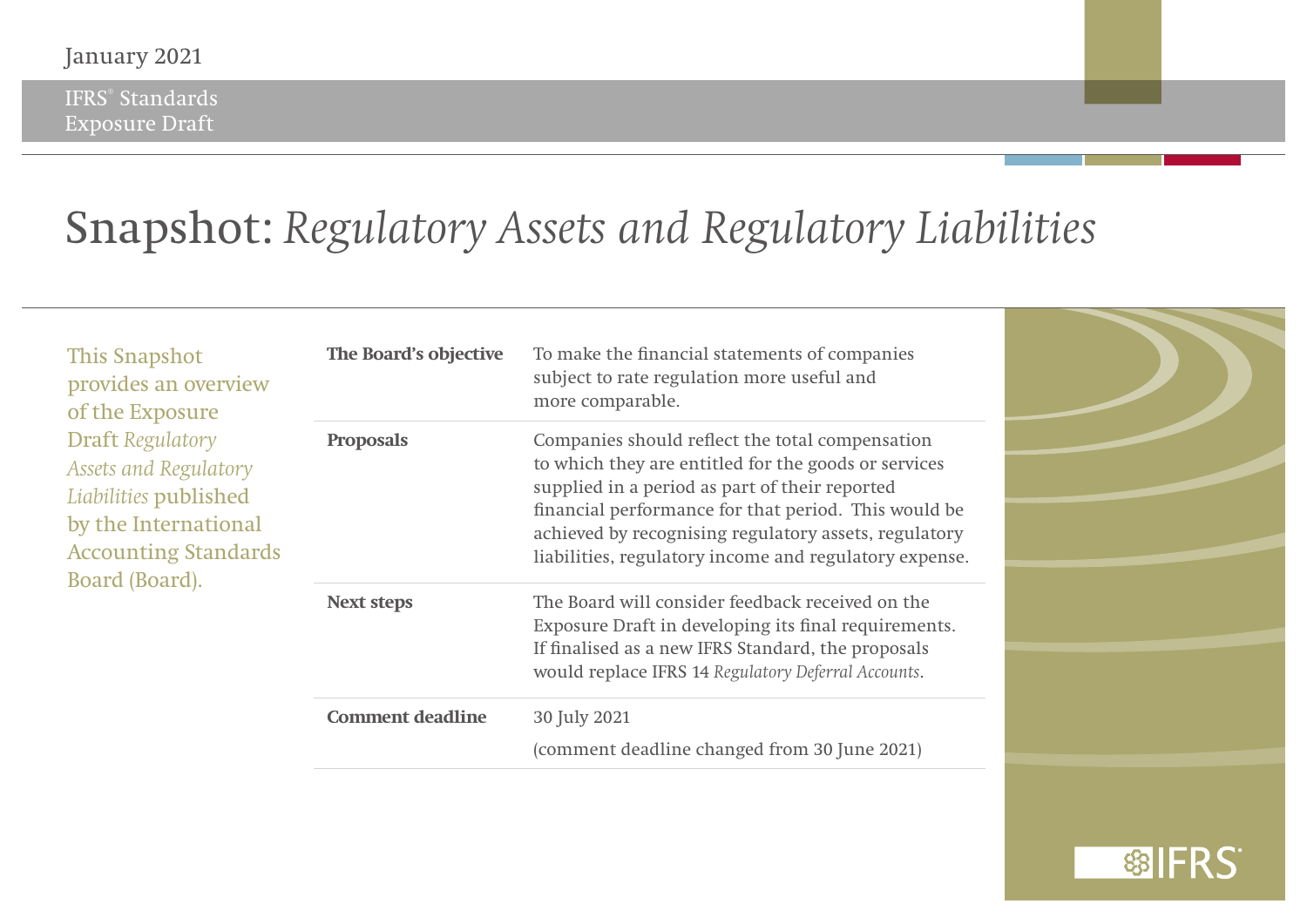## What problem is the Board trying to solve?

Rate regulation can significantly affect the amount and timing of a company's revenue, profit and cash flows by specifying:

- **how much** compensation the company can charge customers for goods or services supplied in a period—the Exposure Draft calls this 'total allowed compensation'; and
- **when** the company can include that compensation in the rates it charges customers.

**Differences in timing** arise if the period when a company can include compensation in the regulated rates is different from the period when the company supplies the related goods or services.

When those differences in timing occur, part of the total allowed compensation for goods or services supplied in one period:

- cannot be charged to customers until a future period; or
- was already charged to customers in a previous period.

As a result of those differences in timing, revenue recognised in the period when the company supplied those goods or services:

- does not include all of the total allowed compensation for those goods or services, because part of that compensation will be included in revenue in the future or was already included in revenue in the past; or
- includes total allowed compensation for goods or services supplied in a different period (past or future).

When those differences in timing arise, a company has a right to increase or obligation to decrease the regulated rates in the future. Existing IFRS Standards do not require a company to:

- recognise those rights or obligations in its balance sheet; or
- report how those rights or obligations affected its financial performance.

If investors do not have information about such differences in timing, it is difficult for them:

- to understand how much of the fluctuations in the relationship between a company's revenue and expenses from one period to another was caused by differences in timing;
- to understand the company's rights and obligations arising from the differences in timing; and
- to assess the company's prospects for future cash flows.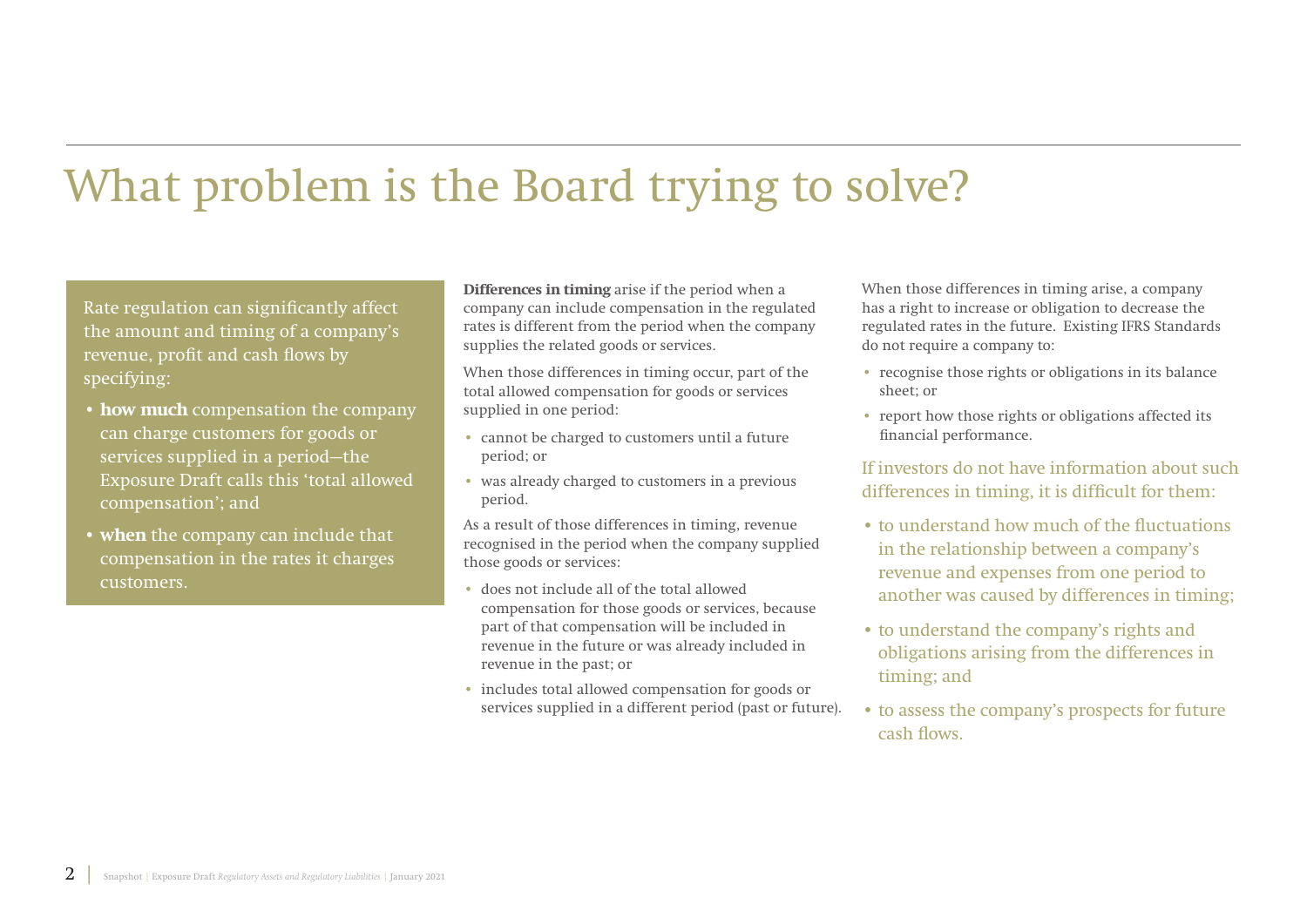# Differences in timing—an illustration

### Fact pattern

Company A is party to a regulatory agreement that entitles it to recover the input costs it incurs in supplying goods to customers.

The regulated rates for Year 1 are set to recover estimated input costs of CU100.1 However, actual input costs for Year 1 amount to CU120.

To recover the CU20 input costs under-recovered in Year 1, the regulatory agreement entitles Company A to increase the regulated rates it will charge customers for goods it will supply in Year 2.

The regulated rates for Year 2 are set to recover estimated input costs of CU100 plus the input costs under-recovered in Year 1 (CU20)—that is, a total of CU120 (CU100 + CU20). Actual input costs for Year 2 amount to CU100. For simplicity, the example assumes that the regulated rates only allow the company to recover input costs without providing it with any profit.

### Without the proposals

| In CU         | Year 1 | <b>Year 2</b> |
|---------------|--------|---------------|
| Revenue       | 100    | 120           |
| Input costs   | (120)  | (100)         |
| Profit (loss) | (20)   | 20            |

### **What is the problem?**

Without the proposals, investors might conclude that Company A underperformed in Year 1 and then overperformed in Year 2. This is because:

- revenue in Year 1 does not include compensation of CU20 that relates to goods supplied in that year; and
- revenue in Year 2 includes compensation of CU20 that relates to goods supplied in Year 1.

### With the proposals

| In CU                                            | <b>Year 1</b> | <b>Year 2</b> |
|--------------------------------------------------|---------------|---------------|
| Revenue                                          | 100           | 120           |
| <b>Regulatory income</b><br>(regulatory expense) | <b>20</b>     | (20)          |
| Input costs                                      | (120)         | (100)         |
| <b>Profit (loss)</b>                             |               |               |
|                                                  |               |               |

| In $ClJ$         | <b>Year 1</b> | <b>Year 2</b> |
|------------------|---------------|---------------|
| Regulatory asset | 20            |               |

### **How would the problem be solved?**

With the proposals, Company A would:

- account for regulatory income of CU20 in Year 1 to reflect compensation for goods supplied in Year 1 but to be included in the regulated rates charged to customers in Year 2.
- account for a regulatory asset of CU20 in Year 1 to reflect Company A's right to increase the regulated rates in Year 2.
- account for regulatory expense of CU20 in Year 2 to reflect amounts in the regulated rates charged, and hence in revenue, in Year 2 that provide compensation for goods already supplied in Year 1.
- stop recognising the regulatory asset in Year 2 when it increases the regulated rates to recover the input costs it under-recovered in Year 1.

### **Comment**

The CU20 added to the regulated rates in Year 2 is part of **the total allowed compensation** for the goods Company A supplied in Year 1, not for those supplied in Year 2.

The total allowed compensation for the goods supplied to customers in Year 1 is CU120 and CU100 for the goods supplied to customers in Year 2.

<sup>1</sup> Monetary amounts are denominated in 'currency units' (CU).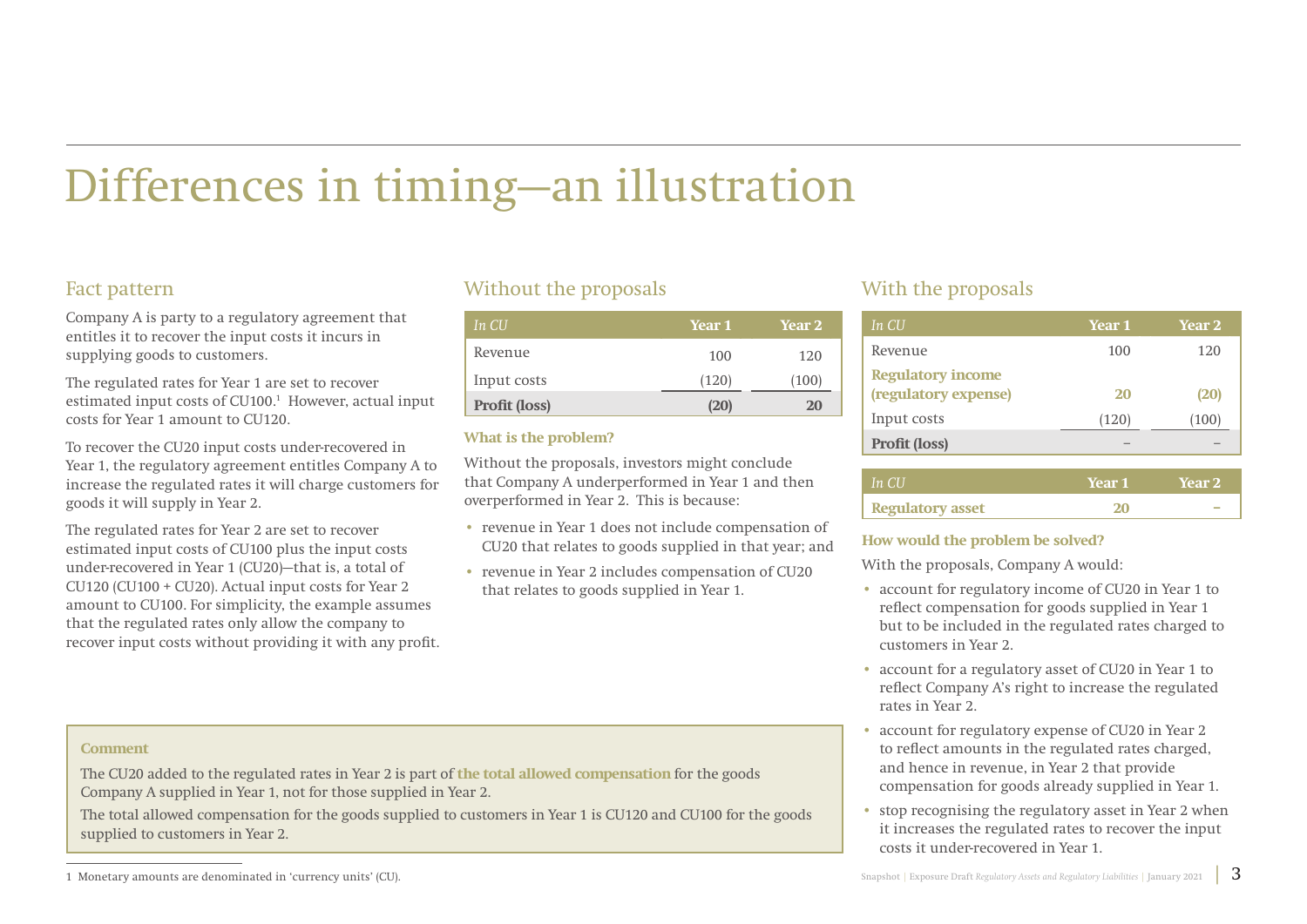# What are the Board's proposals?

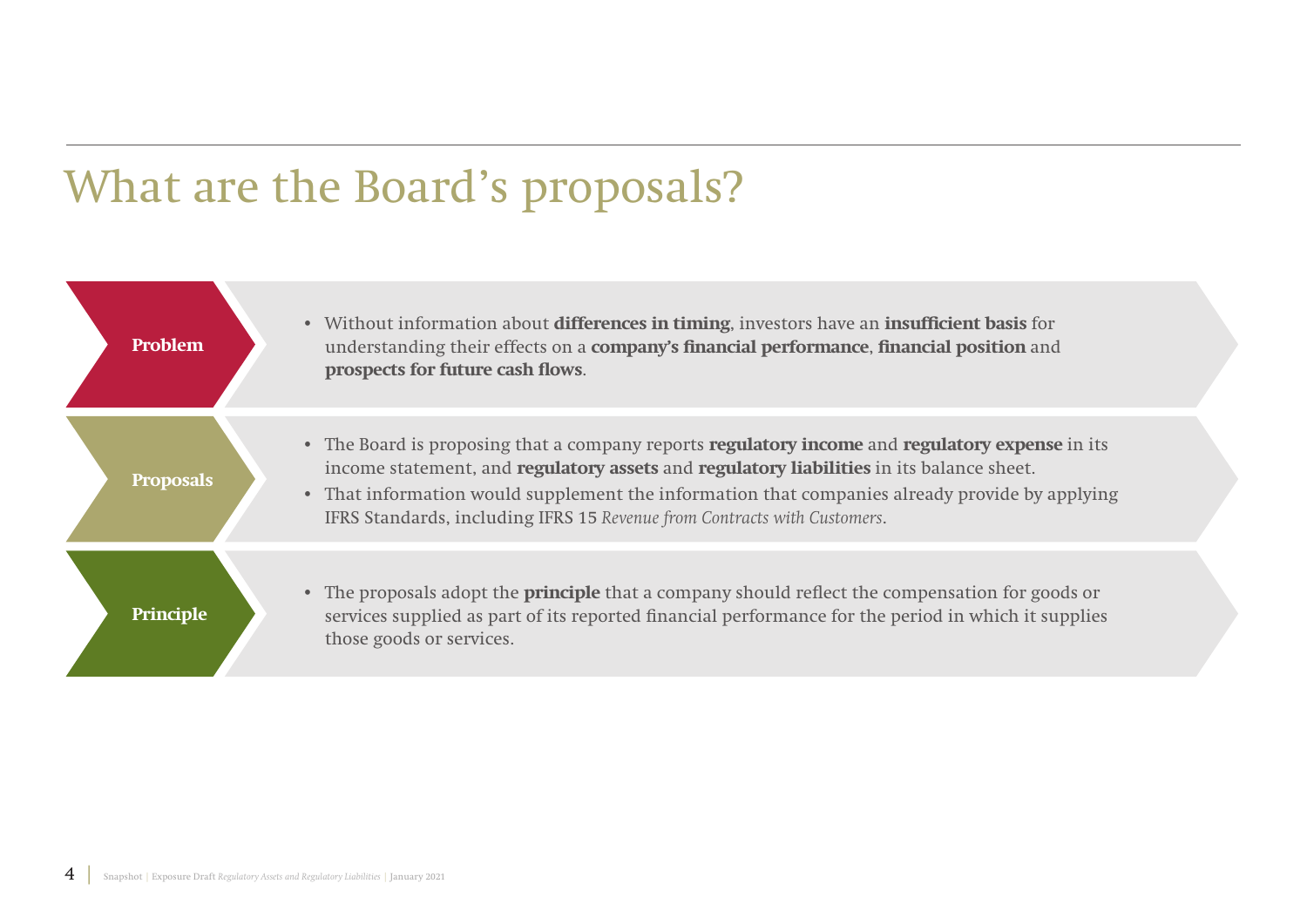# Who will the proposals affect?

The proposals would affect companies that are party to an **enforceable regulatory agreement** that **determines the regulated rate** in such a way that part of the total allowed compensation for goods or services supplied in a period is charged to customers in a different period (ie in a way that gives rise to **differences in timing** and, hence, to regulatory assets or regulatory liabilities).



An enforceable regulatory agreement may take various forms, including: contractual licensing agreement, service concession arrangement or rights and obligations specified by statute, legislation or regulations.

The Exposure Draft defines a **regulatory agreement** as 'a set of enforceable rights and obligations that determine a regulated rate to be applied in contracts with customers'. Only some regulatory agreements are capable of creating regulatory assets or regulatory liabilities. For example, some regulatory agreements place a cap on the price that companies can charge customers for their goods or services. Such agreements do not create regulatory assets or regulatory liabilities if they do not give rise to:

- rights to increase future rates because of goods or services already supplied; or
- obligations to decrease future rates because of amounts already charged to customers.



Regulatory agreements that create regulatory assets or regulatory liabilities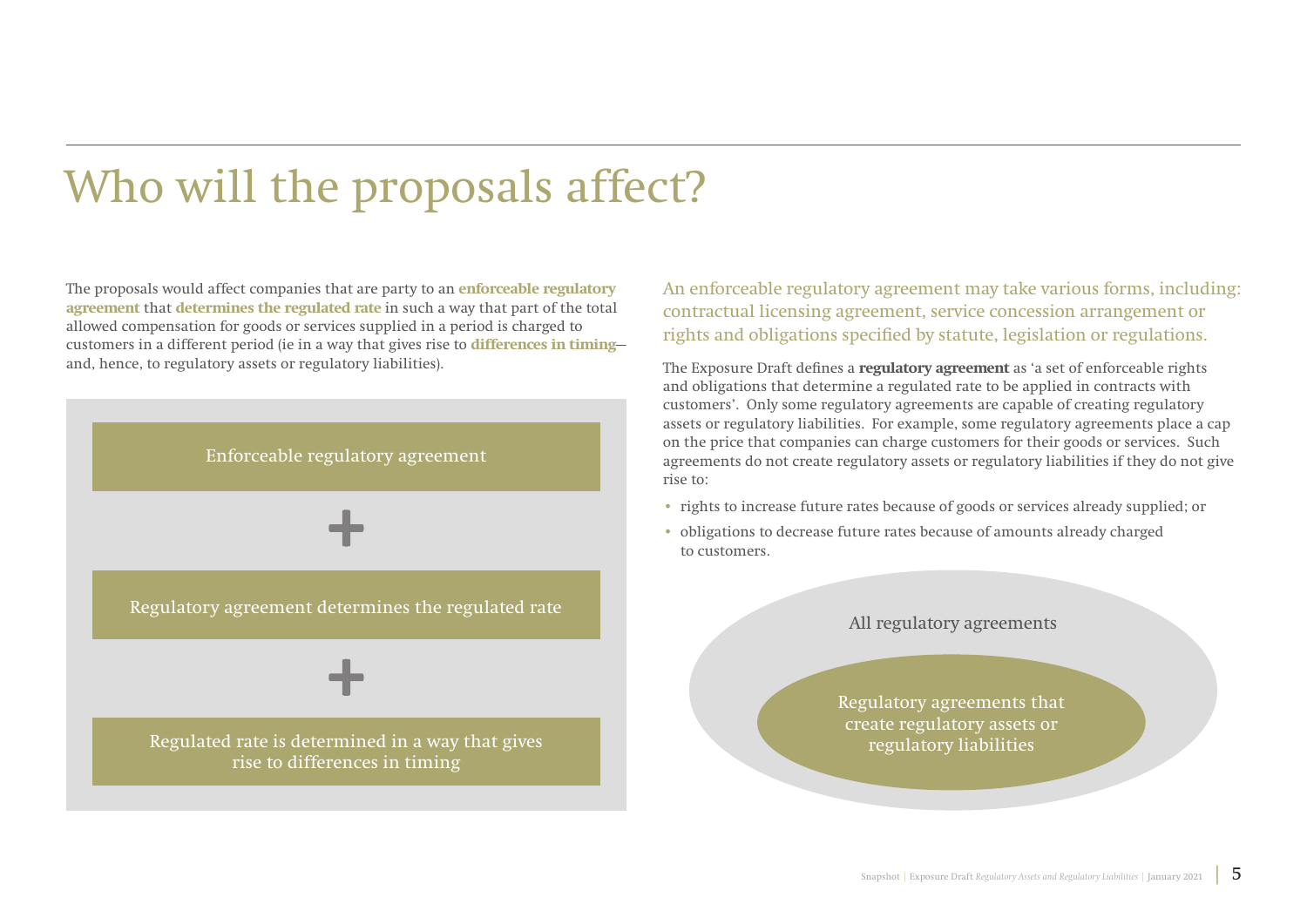# Examples of circumstances that give rise to regulatory assets and regulatory liabilities

| <b>Regulatory assets</b>                                                                                                                                  | <b>Example RA1</b>                                                                                                                                                                                                                                                                                                                                            | <b>Example RA2</b>                                                                                                                                                                                                                                                                                                                                                                                                 | <b>Example RA3</b>                                                                                                                                                                                                                                                                                                                                                                  |
|-----------------------------------------------------------------------------------------------------------------------------------------------------------|---------------------------------------------------------------------------------------------------------------------------------------------------------------------------------------------------------------------------------------------------------------------------------------------------------------------------------------------------------------|--------------------------------------------------------------------------------------------------------------------------------------------------------------------------------------------------------------------------------------------------------------------------------------------------------------------------------------------------------------------------------------------------------------------|-------------------------------------------------------------------------------------------------------------------------------------------------------------------------------------------------------------------------------------------------------------------------------------------------------------------------------------------------------------------------------------|
| <b>Under-recovery of</b><br>compensation in the<br>current period creates a<br>regulatory asset (RA)                                                      | The rate a company charges customers<br>during the current period includes an<br>estimated amount of input costs. Actual<br>input costs incurred in that period exceeded<br>this estimate.<br>The regulatory agreement gives the company<br>the right to add that under-recovery of input<br>costs in the rates to be charged to customers<br>in the future.  | A company incurs an obligation for<br>environmental clean-up costs during the<br>current period.<br>The rates charged to customers during<br>the current period did not include the<br>environmental costs incurred. The<br>regulatory agreement gives the company the<br>right to recover those costs by adding them<br>in the rates only when it pays the related<br>cash in the future.                         | A regulatory agreement entitles a company<br>to a bonus because it met specified<br>performance criteria in the current period.<br>The rates charged to customers during the<br>current period did not include the bonus.<br>The regulatory agreement gives the company<br>the right to recover the bonus by adding it<br>in the rates to be charged to customers in<br>the future. |
| <b>Regulatory liabilities</b>                                                                                                                             | <b>Example RL1</b>                                                                                                                                                                                                                                                                                                                                            | <b>Example RL2</b>                                                                                                                                                                                                                                                                                                                                                                                                 | <b>Example RL3</b>                                                                                                                                                                                                                                                                                                                                                                  |
| Over-recovery of<br>compensation in the<br>current period creates a<br>regulatory liability (RL)                                                          | The rate a company charges customers<br>during the current period includes an<br>estimated amount of input costs. Actual<br>input costs incurred in that period were<br>lower than this estimate.<br>The regulatory agreement obliges the<br>company to deduct that over-recovery of<br>input costs in the rates to be charged to<br>customers in the future. | A regulatory agreement entitles a company<br>to recover part of the construction cost of an<br>asset through the rates charged to customers<br>('pre-funding') in the current period.<br>The asset was not yet available for use in<br>the current period.<br>The regulatory agreement obliges the<br>company to deduct the amount of the<br>pre-funding in the rates to be charged to<br>customers in the future. | A regulatory agreement imposes a penalty on<br>a company because it failed to meet specified<br>performance criteria in the current period.<br>The rates charged in the current period<br>did not reflect the penalty. The regulatory<br>agreement obliges the company to deduct<br>the amount of the penalty in the rates to be<br>charged to customers in the future.             |
| Legend:<br>= compensation to which a company is entitled for goods or services already supplied.<br>= compensation included in the rates already charged. |                                                                                                                                                                                                                                                                                                                                                               |                                                                                                                                                                                                                                                                                                                                                                                                                    |                                                                                                                                                                                                                                                                                                                                                                                     |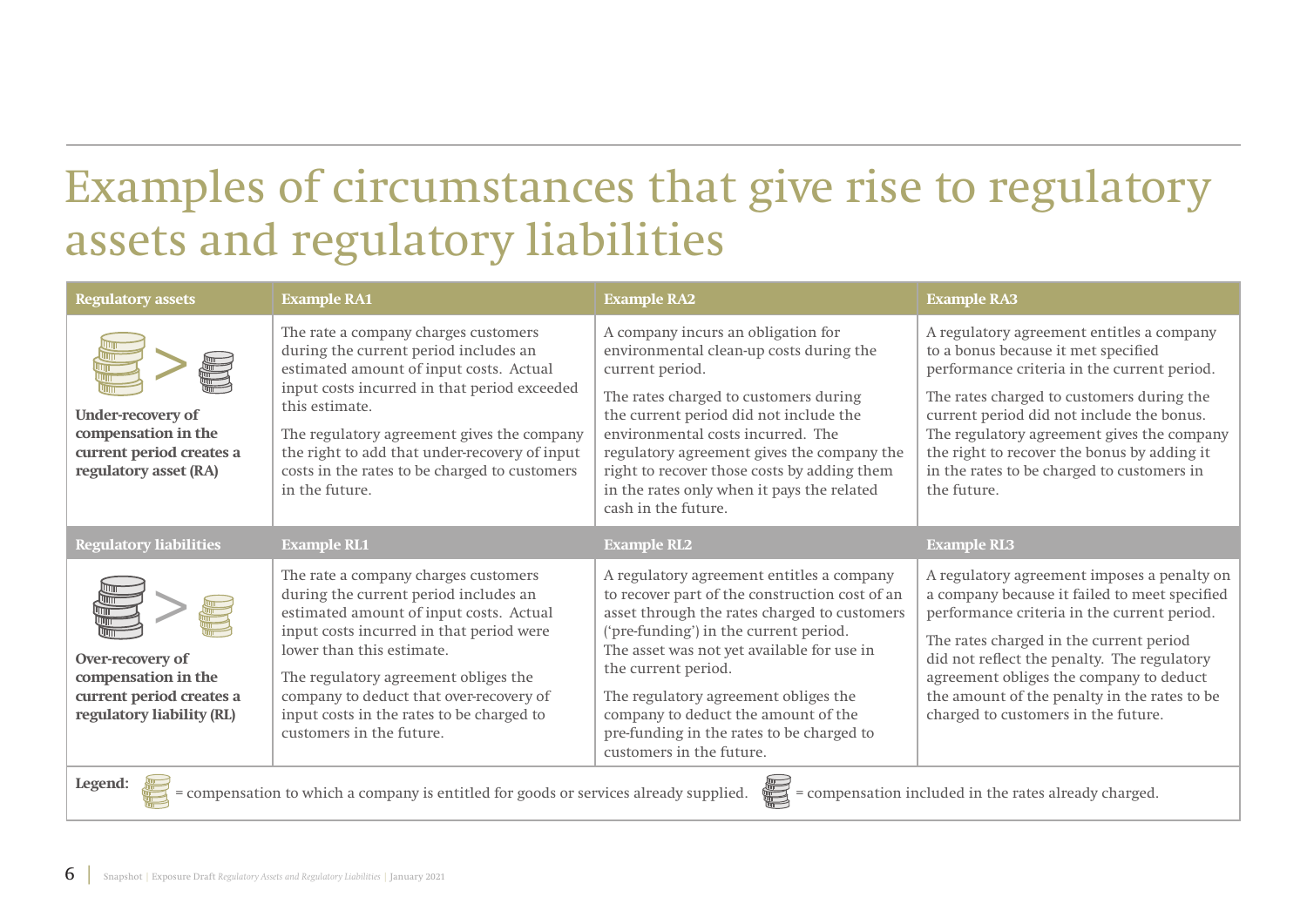## Total allowed compensation

The Exposure Draft uses the term **total allowed compensation** for the full amount of compensation for goods or services supplied that a regulatory agreement entitles a company to charge customers through the regulated rates in either the period when the company supplies those goods or services or a different period.

Total allowed compensation plays an important role in the **principle underlying the proposals** and in the definitions of regulatory assets and regulatory liabilities.

### **Underlying principle**

A company should reflect the total allowed compensation for goods or services supplied as part of its reported financial performance for the period in which those goods or services are supplied.

When part of the total allowed compensation for goods or services supplied in a period is included in the regulated rates for goods or services supplied in a different period, and hence is reflected in revenue in a different period, **differences in timing** arise (page 2). When these differences arise, regulatory assets and regulatory liabilities arise, as illustrated on pages 8 and 9.

The differences in timing cause two effects:

- cash flows relating to the supply of goods or services in one period are shifted to another period;
- the regulatory agreement provides or charges regulatory interest. This compensates the company for the time lag until recovery of a regulatory asset or charges it for the time lag until fulfilment of a regulatory liability. Thus, the cash flows arising from a regulatory asset or regulatory liability include regulatory interest (page 10).

For any company that is subject to a regulatory agreement that creates regulatory assets and regulatory liabilities:

- all of the total allowed compensation for goods or services supplied is revenue in some period;
- all of the revenue is total allowed compensation for goods or services supplied in some period; and
- therefore, over the entire life of the regulatory agreement, total allowed compensation will equal revenue.

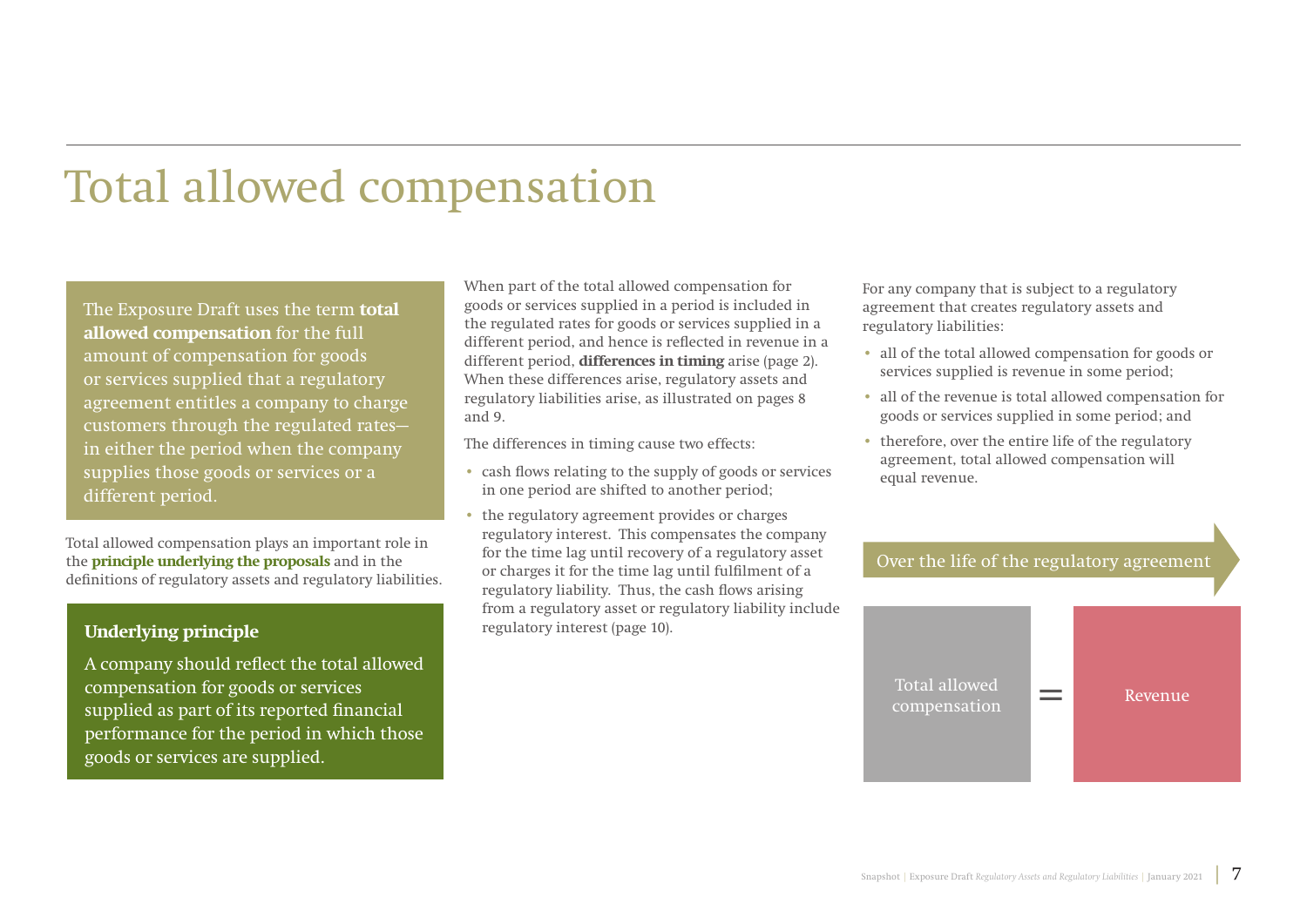## Regulatory assets

The Exposure Draft defines a regulatory asset as an **enforceable present right**, created by a **regulatory agreement**, to **add an amount** in determining a regulated rate to be charged to customers in future periods because part of the **total allowed compensation for goods or services already supplied** will be included in **revenue in the future**.

A regulatory asset gives rise to incremental cash flows—it entitles a company to increase future rates by a fixed or determinable amount **because of goods or services already supplied**. The company recovers that asset in future periods when it adds that amount in rates it charges customers for goods or services supplied in those future periods.

A regulatory asset is only a subgroup of the rights created by a regulatory agreement. It gives rise to cash flows that are largely independent of the cash flows generated by the other rights and obligations created by the regulatory agreement.

A regulatory asset is not a financial asset—it does not entitle a company to require customers or any other party to pay the company cash: the company ultimately receives cash when customers pay the increased regulated rate.

### Regulatory assets



#### **What will this tell investors?**

A company would recognise all its **regulatory assets** (and the related regulatory income). This would tell investors that:

- the company has **a right to add an amount** to the rates it will charge customers when it supplies goods or services in the future.
- that right exists only because that amount is part of the **total allowed compensation for goods or services** the company has **already supplied**.
- the company has not yet charged that amount to customers.
- that amount will be **revenue in the future**.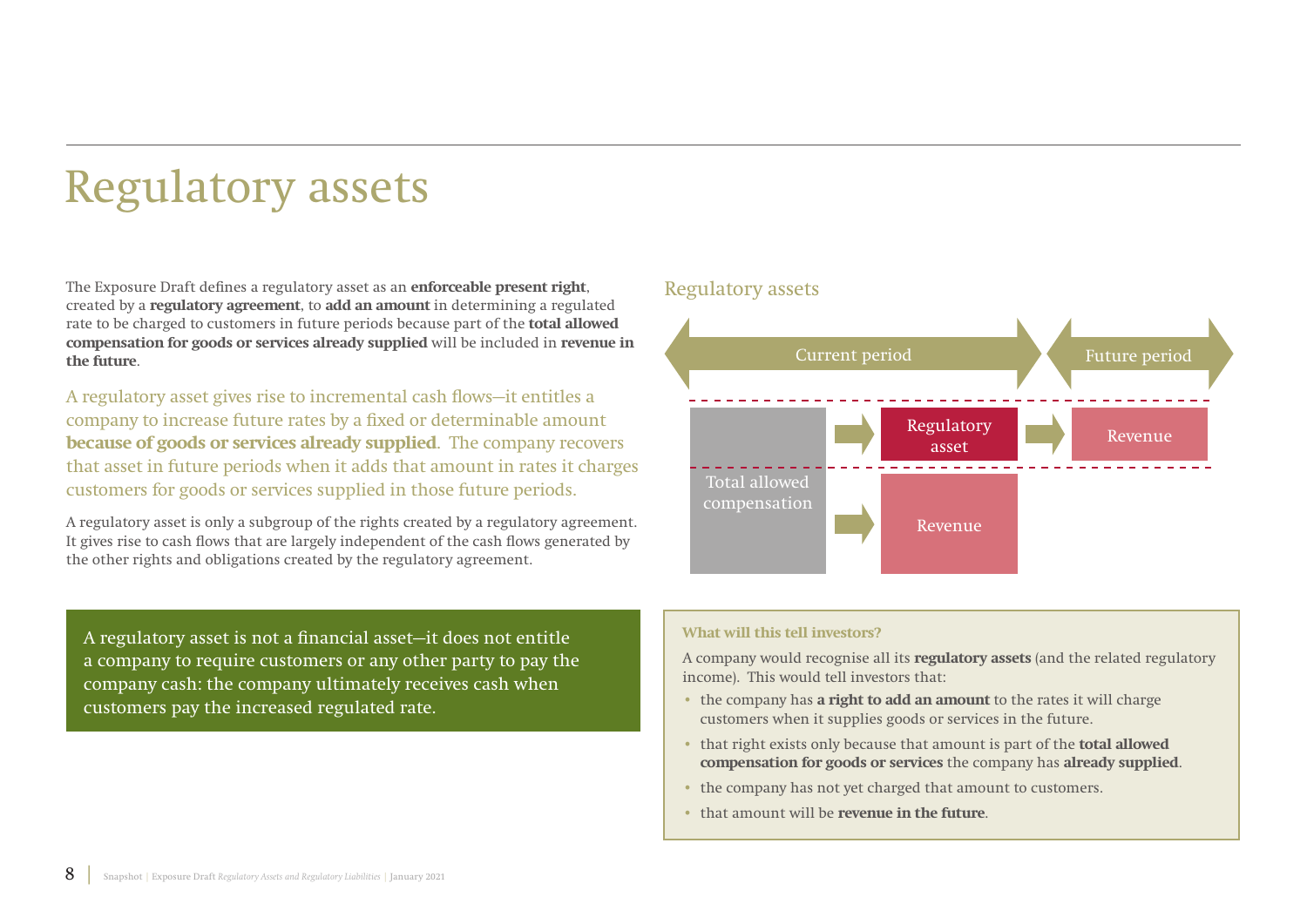# Regulatory liabilities

The Exposure Draft defines a regulatory liability as an **enforceable present obligation**, created by a **regulatory agreement**, to **deduct an amount** in determining a regulated rate to be charged to customers in future periods because the **revenue already recognised** includes an amount that will provide part of the **total allowed compensation for goods or services to be supplied in the future**.

A regulatory liability gives rise to incremental cash flows—it obliges a company to decrease future rates by a fixed or determinable amount **because of an amount already charged to customers and hence included in revenue already recognised**. The company fulfils that liability in future periods when it deducts that amount in rates it charges customers for goods or services supplied in those future periods.

A regulatory liability is only a subgroup of the obligations created by a regulatory agreement. It gives rise to cash flows that are largely independent of the cash flows generated by the other rights and obligations created by the regulatory agreement.

A regulatory liability is not a financial liability—it does not oblige a company to pay cash to customers or to any other party: the company, in effect, ultimately pays cash by receiving less cash when customers pay the decreased regulated rate.

### Regulatory liabilities



#### **What will this tell investors?**

A company would recognise all its **regulatory liabilities** (and the related regulatory expense). This would tell investors that:

- the company has **an obligation to deduct an amount** from the rates that it will charge customers when it supplies goods or services in the future.
- that obligation exists only because the company has already charged customers that amount and hence a**lready recognised that amount in revenue**.
- that amount will be part of the **total allowed compensation for goods or services** that the company **will supply in the future**.
- that amount will **decrease revenue in the future**.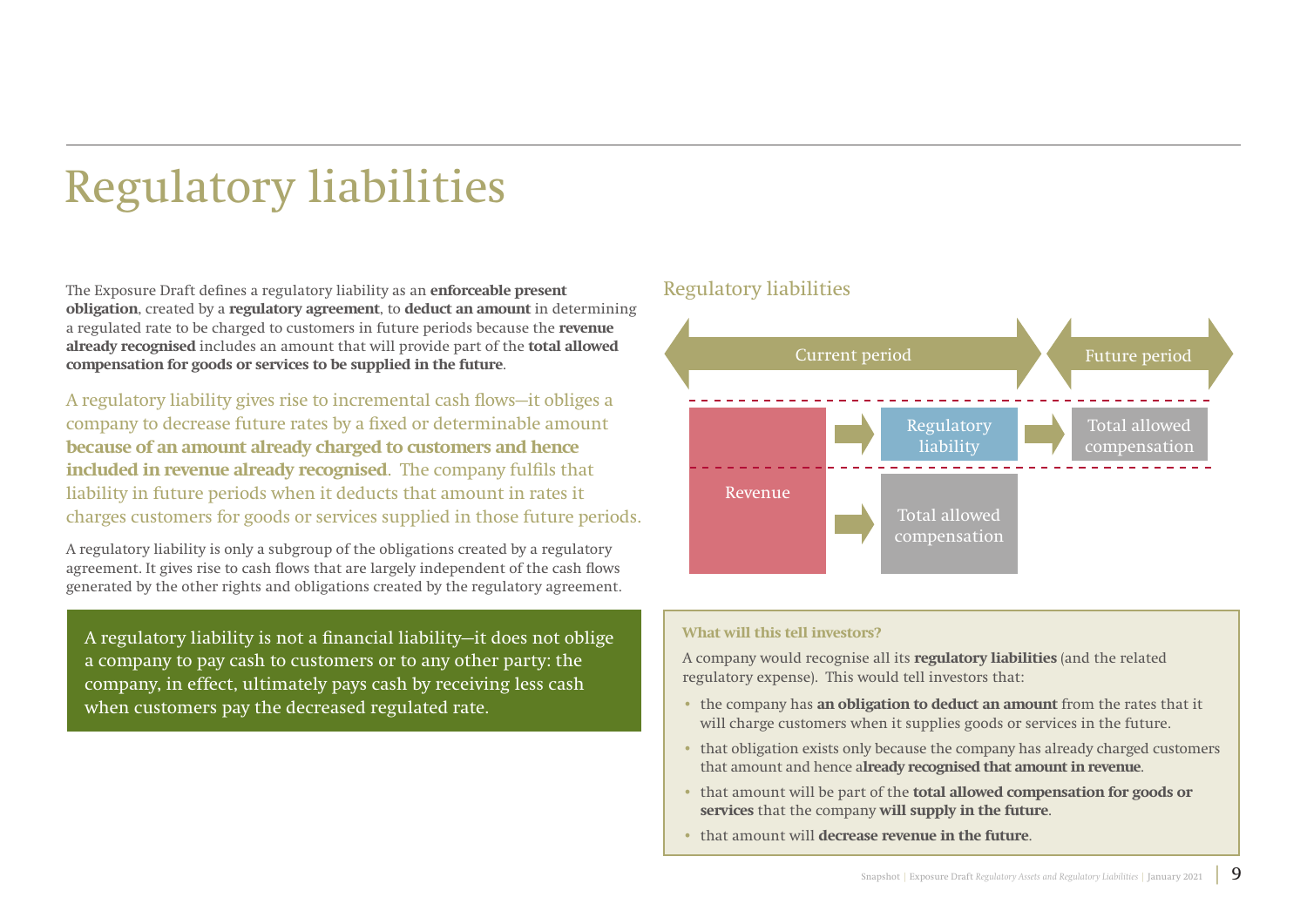## How would regulatory assets or regulatory liabilities be measured?

Companies would measure regulatory assets and regulatory liabilities by estimating all future cash flows and discounting them to their present value.

### **Estimating all future cash flows**

- For a regulatory asset—the net cash inflows resulting from the company's right to increase the future rates
- For a regulatory liability—the net cash outflows resulting from the company's obligation to decrease the future rates

The cash flows include cash flows from regulatory interest.

### **Discounting**

Companies would discount all estimated future cash flows to their present value.

• The discount rate would be the **interest rate provided by the regulatory agreement—the regulatory interest rate**, but if that rate does not sufficiently compensate the company for the time value of money and the uncertainties arising from the cash flows of a regulatory asset, the discount rate would be the rate which provides that minimum compensation.



At the end of each reporting period, companies would:

- **update estimates of future cash flows** to reflect any changes in their estimated timings or amounts; and
- **continue to use the discount rate** determined at initial recognition, unless the regulatory agreement changes the regulatory interest rate.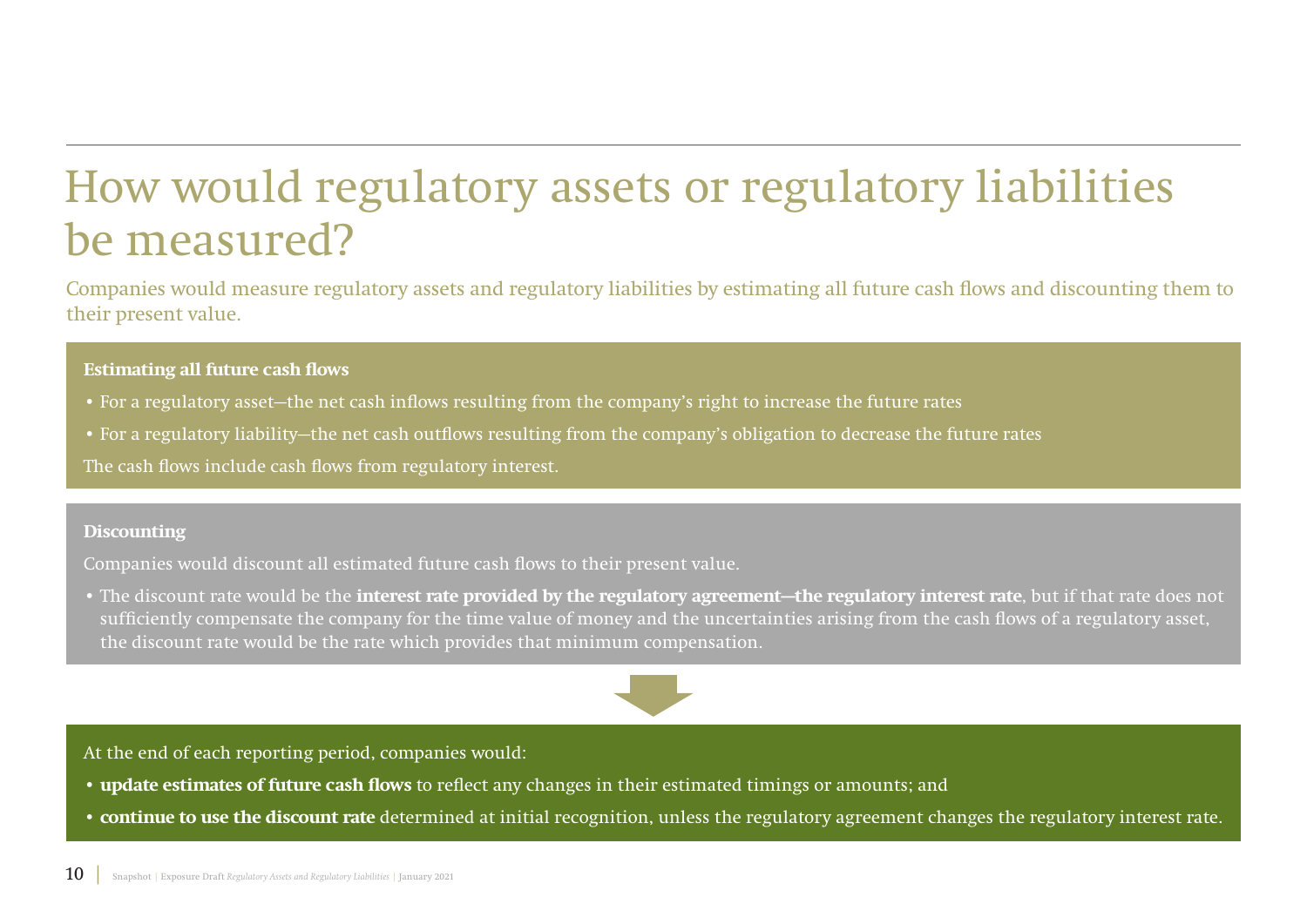### Presentation

The Exposure Draft proposes that companies present **regulatory income minus regulatory expense** in a **separate line item immediately below revenue**.

Regulatory income and regulatory expense are changes in the carrying amount of regulatory assets and regulatory liabilities.

The recovery of regulatory assets and fulfilment of regulatory liabilities will affect the amount of revenue in future periods. To show this relationship clearly, regulatory income minus regulatory expense would be presented immediately below revenue, and not as part of revenue.2

In the balance sheet, the Exposure Draft proposes companies present regulatory assets and regulatory liabilities as separate line items.

In the Example on page 3, applying the proposals, Company A's income statement would be:

| $In\;CU$                                                | Year 1 | Year 2 |
|---------------------------------------------------------|--------|--------|
| Revenue                                                 | 100    | 120    |
| <b>Regulatory income</b><br>minus regulatory<br>expense | 20     | (20)   |
| Input costs                                             | (120)  | (100)  |
| Profit (loss)                                           |        |        |

Applying IFRS 15:

- revenue in Year 1 includes only part (CU100) of the compensation for goods supplied in that year.
- revenue in Year 2 includes the remaining part (CU20) of the compensation for goods supplied in Year 1. It also includes all (CU100) of the compensation for goods supplied in Year 2.

**20 (20)** Applying the proposals:

- **regulatory income** (CU20) in Year 1 reflects compensation for goods supplied in Year 1 that will be included in revenue in Year 2.
- **regulatory expense** (CU20) in Year 2 reflects compensation included in revenue in Year 2 for goods supplied in Year 1.

Applying IFRS Standards, input costs are recognised in the year for goods supplied in that year.

The information about regulatory income and regulatory expense would provide investors with a basis for understanding that Company A's financial performance did not change from Year 1 to Year 2.

<sup>2</sup> In limited circumstances, some regulatory income or regulatory expense would be presented in other comprehensive income.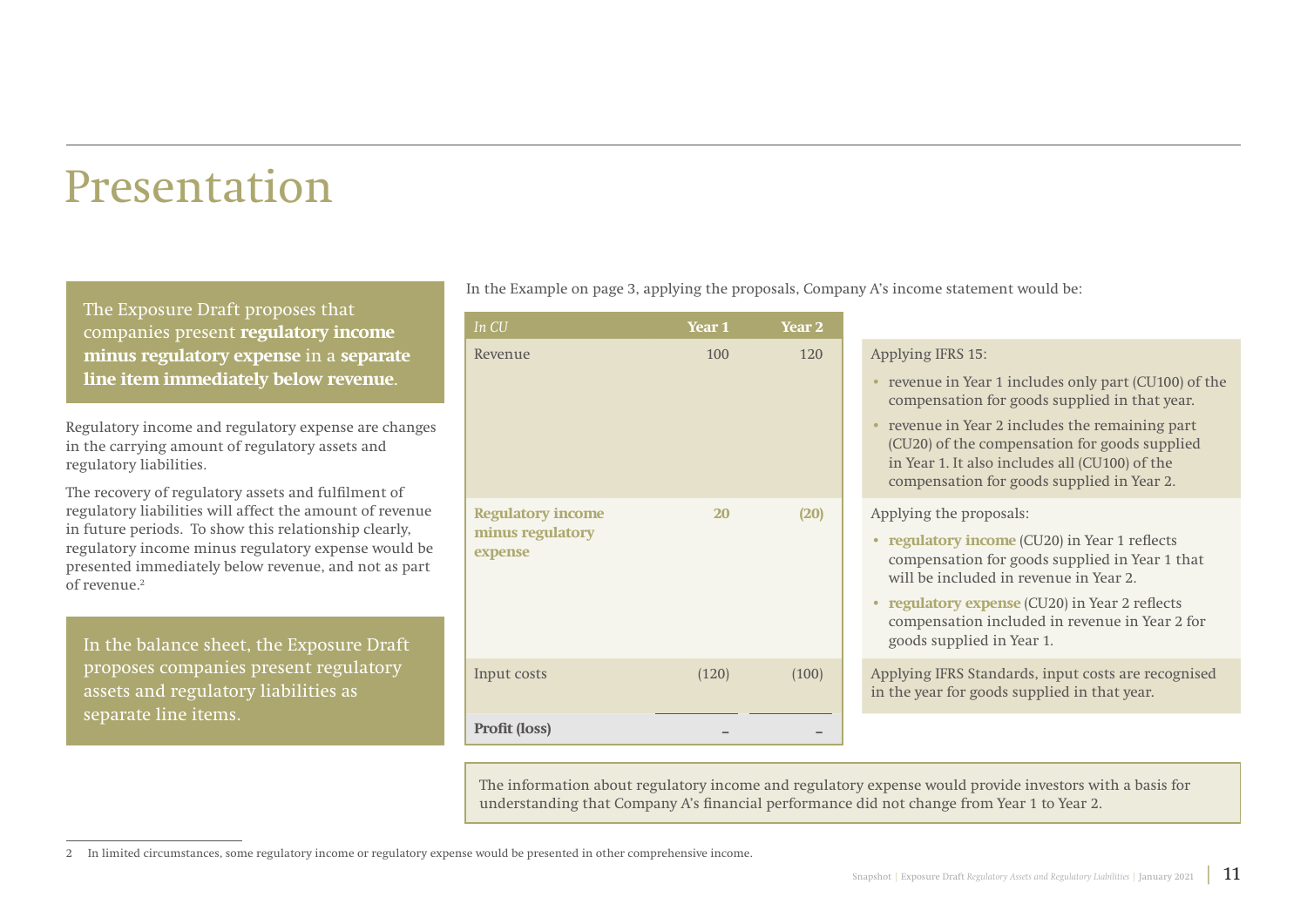## Disclosure

The Exposure Draft proposes that companies disclose—in the notes information about regulatory income, regulatory expense, regulatory assets and regulatory liabilities.

This information, together with all the other information in companies' financial statements, would provide investors with a basis for understanding:

- the relationship between revenue and expenses for the reporting period. That understanding would give insights into the company's prospects for future cash flows; and
- regulatory assets and regulatory liabilities at the end of the reporting period. That understanding would give insights into how regulatory assets and regulatory liabilities will affect the amount, timing and uncertainty of the company's future cash flows.

In the Example on page 3, applying the proposals, Company A would disclose the following breakdown of regulatory income minus regulatory expense:

| In <sub>CU</sub>                                            | Year 1 | Year 2 |
|-------------------------------------------------------------|--------|--------|
| Amounts for goods or services supplied in the current year: |        |        |
| - to be included in revenue in future years                 | 20     | XX     |
| - already included in revenue in previous years             | XX     | XX     |
|                                                             |        |        |
| Amounts included in revenue in the current year:            |        |        |
| - for future goods or services                              | (XX)   | (XX)   |
| - for goods or services in previous years                   | (XX)   | (20)   |
|                                                             |        |        |
| Regulatory interest income on regulatory assets less        |        |        |
| regulatory interest expense on regulatory liabilities       | XX     | XX     |
| Changes in estimates                                        | XX     | XX     |
|                                                             |        |        |
| Regulatory income minus regulatory expense                  | 20     | (20)   |

In addition to a breakdown of regulatory income minus regulatory expense (as shown in the table above), the Exposure Draft also proposes companies disclose:

- a maturity analysis of regulatory assets and regulatory liabilities; and
- the risks and uncertainties affecting the recovery or fulfilment of regulatory assets and regulatory liabilities.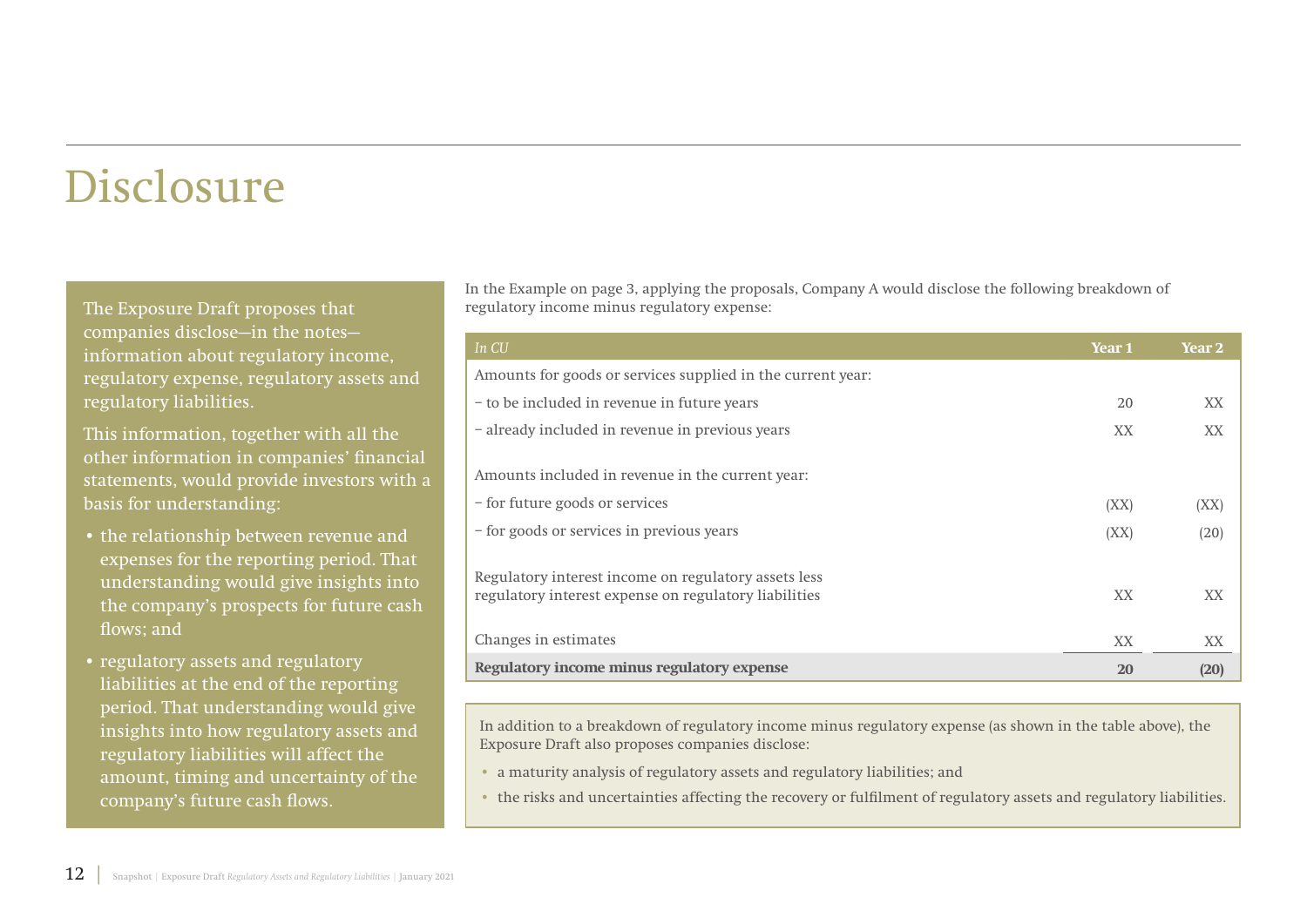# Summary of the key steps in applying the proposals

- Determine whether the regulatory agreement is enforceable and is capable of creating regulatory assets (regulatory liabilities)—page 5
- Determine whether the rates charged during the period cause a difference in timing due to under-recovery (over-recovery) of total allowed compensation in that period, thus creating a regulatory asset (regulatory liability) in that period—pages 7–9
- For any differences in timing that create regulatory assets (regulatory liabilities), determine the resulting future additions to (deductions from) the rates—page 10
- Estimate the resulting future cash flows, including cash flows from regulatory interest—page 10
- Discount the estimated future cash flows (generally using the regulatory interest rate provided by the regulatory agreement)—page 10
- In the balance sheet, recognise regulatory assets (regulatory liabilities), also recognising the corresponding regulatory income (regulatory expense) in the income statement immediately below revenue—page 11
- Disclose information enabling investors:
	- to understand how regulatory assets (regulatory liabilities) affected the company's financial performance and financial position; and
	- to assess the amount, timing and uncertainty of the company's future cash flows—page 12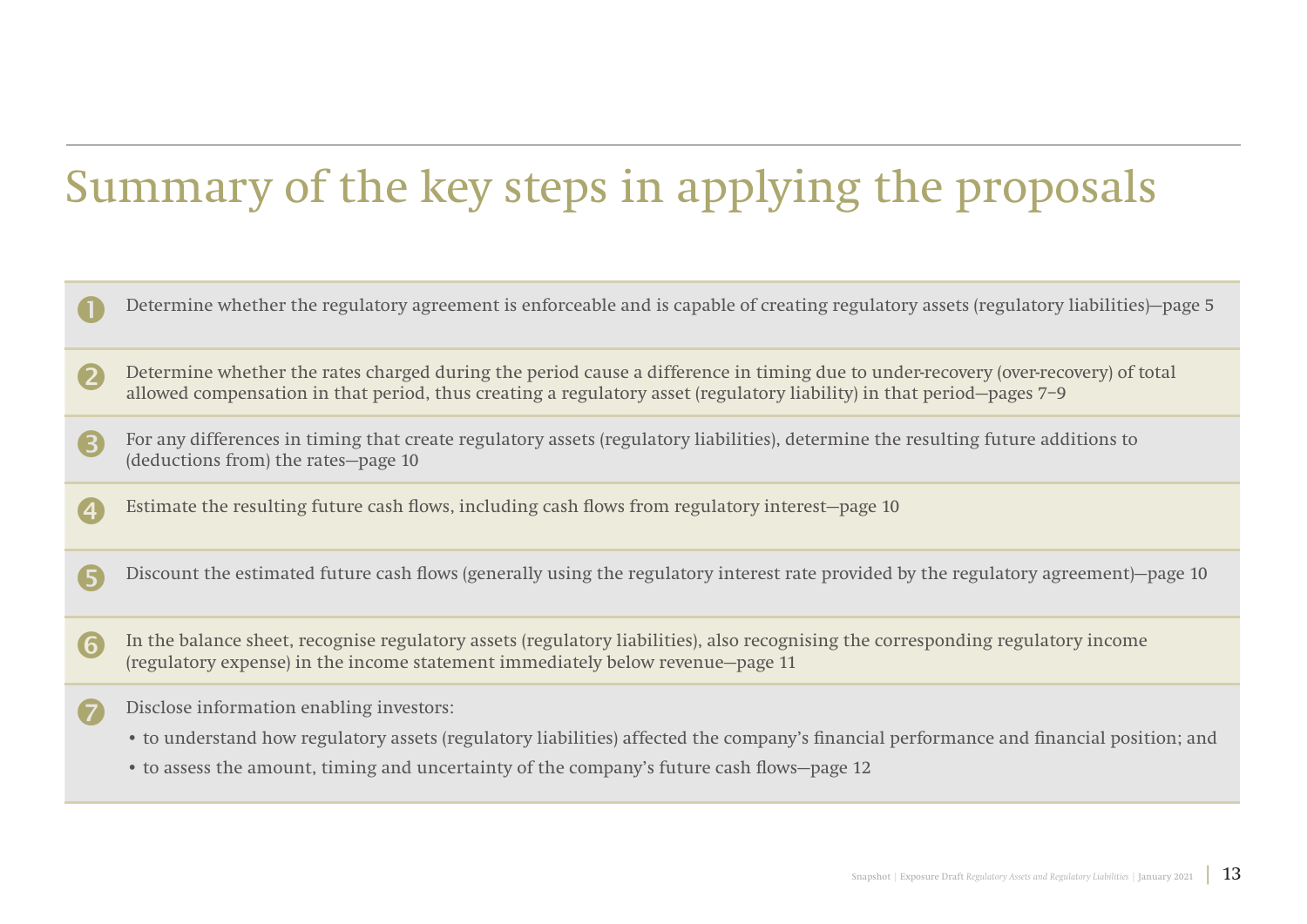# Summary—likely effects on financial reporting

The effects of the proposals are likely to be more significant for companies that currently do not recognise regulatory balances. For companies that currently recognise regulatory balances, the effects would depend on how they currently account for such balances.

| Likely effects on financial statements                                                                                                                                                                                                                                                                                                                                                                                                                                   | Likely effects on quality of financial reporting                                                                                                                                                                                                                                                                                                                                                                                                                                                                                                                                                | Likely costs of implementing the proposals                                                                                                                                                                                                                                                                                                                                                                                      |
|--------------------------------------------------------------------------------------------------------------------------------------------------------------------------------------------------------------------------------------------------------------------------------------------------------------------------------------------------------------------------------------------------------------------------------------------------------------------------|-------------------------------------------------------------------------------------------------------------------------------------------------------------------------------------------------------------------------------------------------------------------------------------------------------------------------------------------------------------------------------------------------------------------------------------------------------------------------------------------------------------------------------------------------------------------------------------------------|---------------------------------------------------------------------------------------------------------------------------------------------------------------------------------------------------------------------------------------------------------------------------------------------------------------------------------------------------------------------------------------------------------------------------------|
| Coherent, prominent and understandable presentation<br>of information about regulatory assets and regulatory<br>liabilities:<br>• in the income statement, regulatory income minus<br>regulatory expense would be presented immediately<br>below revenue. $3$<br>• in the balance sheet, regulatory assets and<br>regulatory liabilities would be presented separately.<br>The proposals would not affect the cash flows<br>companies report in the cash flow statement. | Applying the proposals would:<br>give investors a better understanding of the<br>relationship between a company's revenue and<br>expenses by providing information about the effects<br>of differences in timing.<br>• provide investors with useful information focusing<br>on the incremental future cash flows that result<br>from regulatory assets and regulatory liabilities.<br>• improve the comparability of financial information<br>across companies because all companies would use<br>a single set of principles in reporting all regulatory<br>assets and regulatory liabilities. | • The availability of better information about<br>differences in timing in the financial statements<br>would decrease investors' costs of gathering<br>information from other sources.<br>• Companies are not expected to incur significant<br>costs in applying the proposals because their<br>application would mainly require inputs that<br>companies already need to gather and process in<br>determining regulated rates. |

If finalised as a new IFRS Standard, the Board's proposals would replace IFRS 14. That Standard is only an interim Standard and permits a variety of accounting approaches for the effects of rate regulation to continue temporarily.

<sup>3</sup> In limited circumstances, some regulatory income or regulatory expense would be presented in other comprehensive income.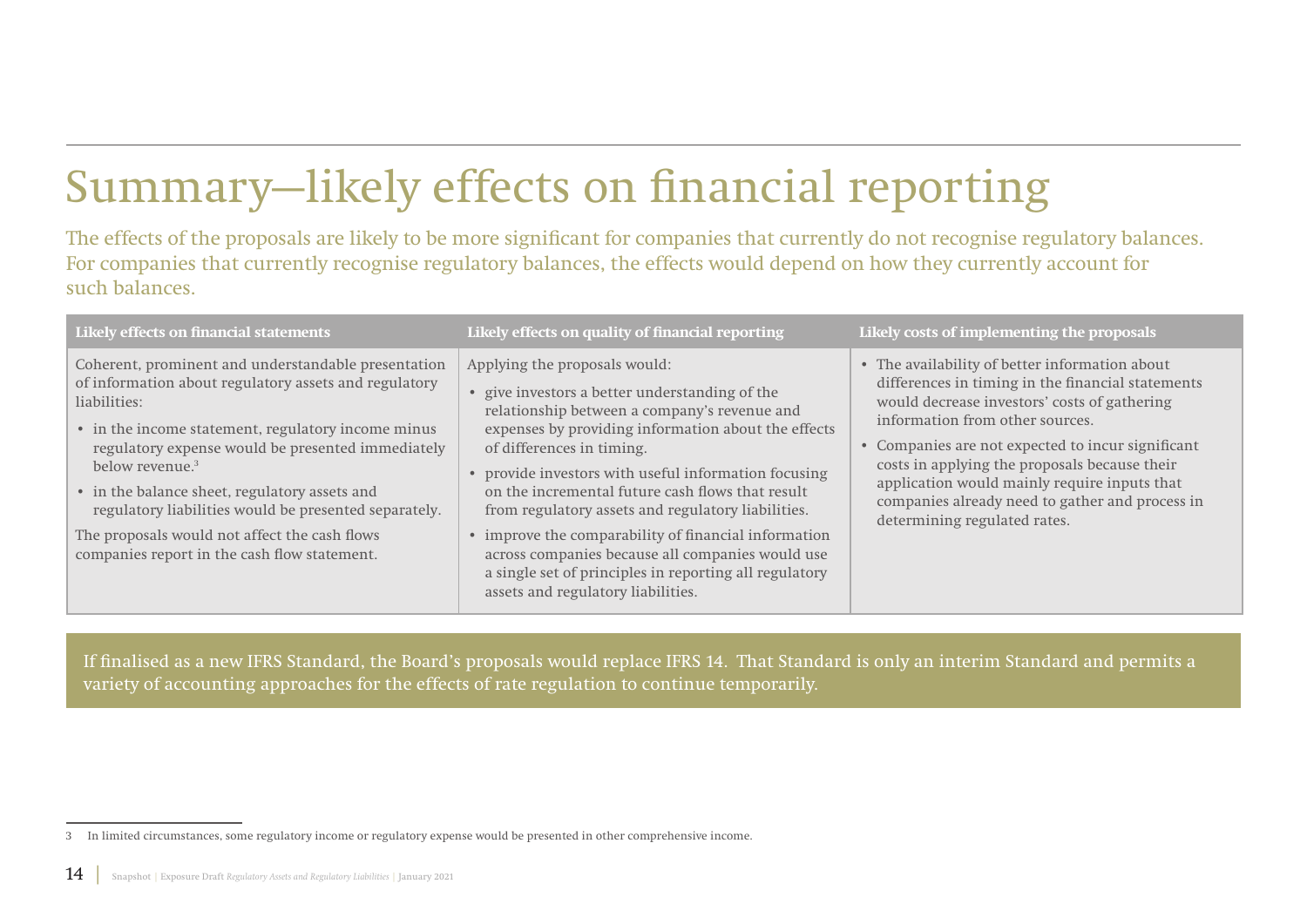## Questions and answers

#### What new information would the proposals give investors?

The proposals would require a company to give investors information about:

- enforceable rights to increase future rates as a result of goods or services it has already supplied to customers;
- enforceable obligations to decrease future rates as a result of an amount it has already charged customers and hence included in revenue already recognised;
- amounts included in revenue in the current period for goods or services it supplied to customers in previous periods;
- amounts included in revenue in previous periods for goods or services it supplied to customers in the current period; and
- the timing of any cash flows expected to result from those enforceable rights and obligations, and the extent of any risks and uncertainties in their amount or timing.

### What information will companies need to collect?

The Board expects that in determining regulated rates a company would already need to gather most of the information needed to apply the proposals.

The Board has sought to balance costs and benefits in those limited areas where the proposals would require a company to gather other information. For example, the discount rate needed to discount the estimated future cash flows arising from regulatory assets or regulatory liabilities would generally be the interest rate explicitly provided by the regulatory agreement.

### $\bullet$  If an unregulated company has a dominant market position, would that company be within the scope of the proposals?

No. Companies not subject to rate regulation are typically able to increase their prices at any time, especially if they have a dominant market position. But that ability does not create an asset similar to a regulatory asset. That is because that ability does not confer an enforceable present right to increase a price with the aim of recovering a fixed or determinable amount as a result of goods or services already supplied.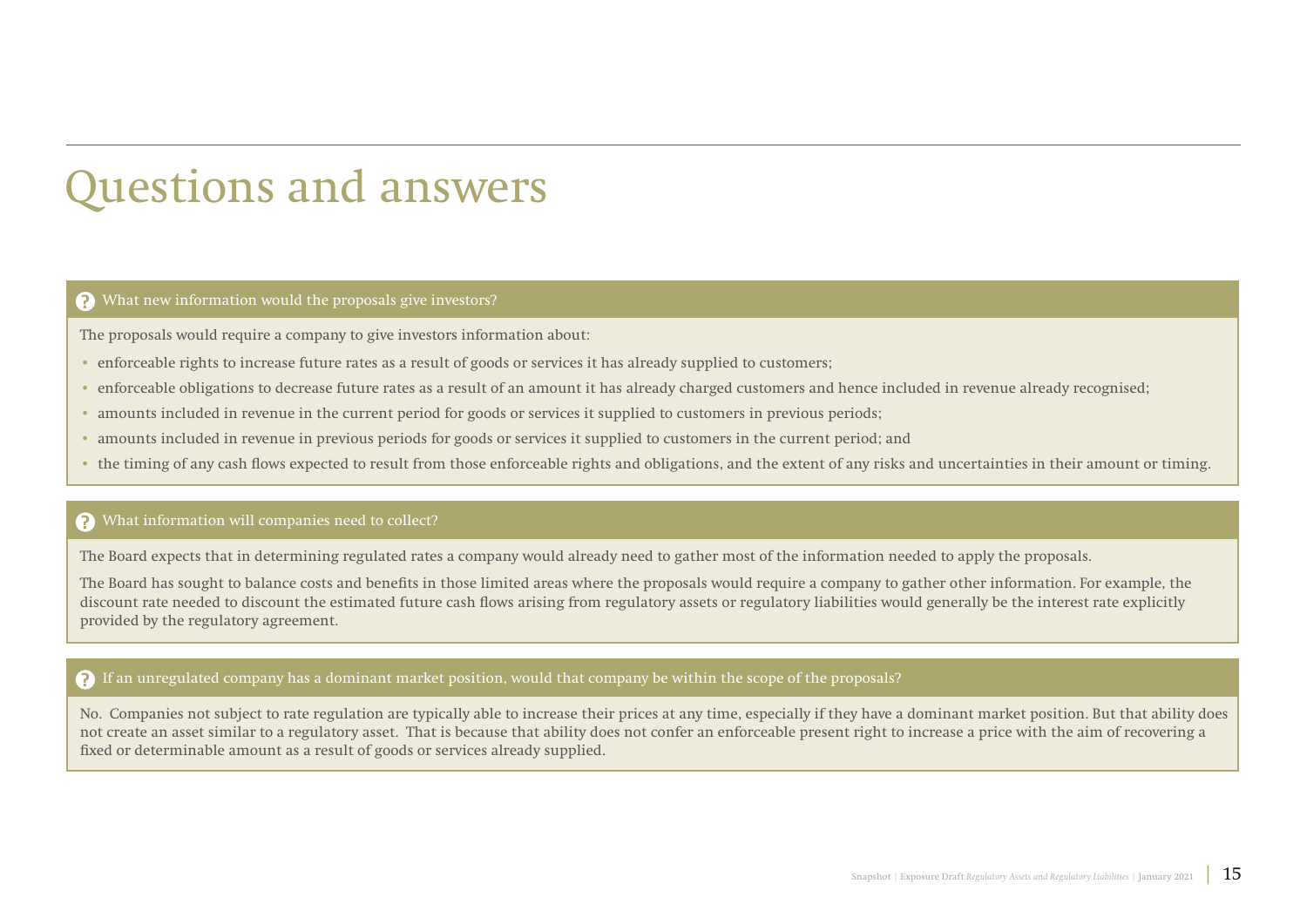### Are regulatory assets and regulatory liabilities assets and liabilities as defined in the *Conceptual Framework*?

Yes. The Board concluded that regulatory assets and regulatory liabilities meet the definitions of assets and liabilities in the Conceptual Framework for Financial Reporting (*Conceptual Framework*).

*Regulatory asset* 

The *Conceptual Framework* defines an asset as a present economic resource controlled by an entity as a result of *past events*. It defines an economic resource as a *right* that has the *potential to produce economic benefits*.

A regulatory asset meets this definition because:

- it is an enforceable *present right*, created by the regulatory agreement;
- the right is controlled by the company because of a *past event*—the company supplied goods or services, but not all of the total allowed compensation for those goods or services has been included yet in the rates charged to customers; and
- the right has the *potential to produce economic benefits* by entitling the company to increase future rates.

### *Regulatory liability*

The *Conceptual Framework* defines a liability as a *present obligation to transfer an economic resource* as a result of *past events*. The *Conceptual Framework* states that a company has a present obligation as a result of past events only if the company has already obtained economic benefits or taken an action and, as a consequence, will or may have to transfer an economic resource that it would not otherwise have had to transfer.

A regulatory liability meets this definition because:

- it is an enforceable *present obligation*, created by the regulatory agreement;
- the obligation is to *transfer an economic resource* by reducing future rates; and
- the obligation arises because of a *past event*—the company has already charged customers, and hence included in revenue already recognised, an amount of total allowed compensation for goods or services it will supply in the future.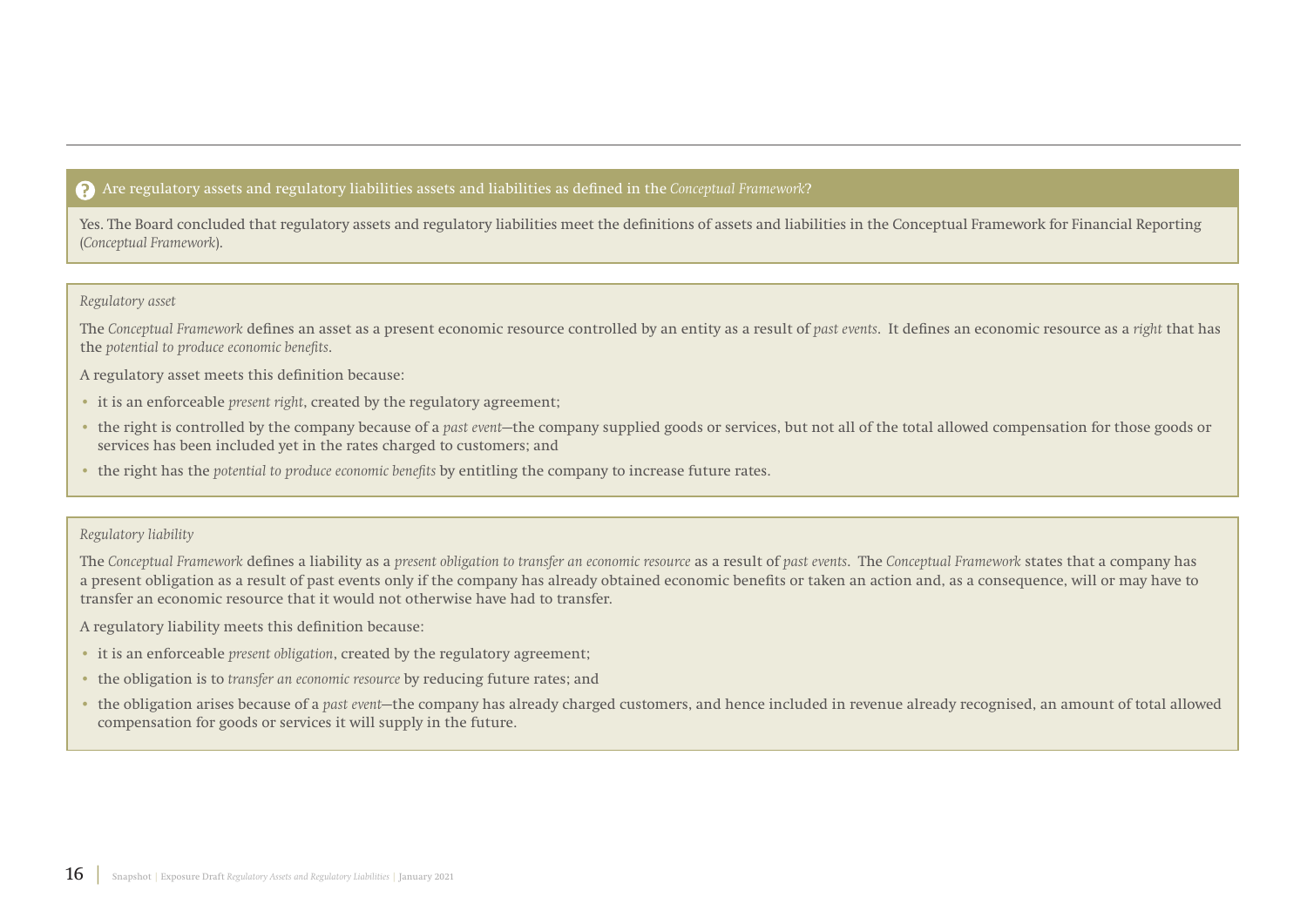### Isn't this just matching of income and expenses?

No—the proposals focus on recognising enforceable present rights and obligations. A company would recognise:

- a regulatory asset, and corresponding regulatory income, when it has an enforceable present right under the regulatory agreement because it has already supplied goods or services to customers.
- a regulatory liability, and corresponding regulatory expense, when it has an enforceable present obligation under the regulatory agreement because it has already charged an amount to customers, and hence included that amount in revenue already recognised.

As a result of recognising those rights and obligations, a company would reflect the total allowed compensation for goods or services supplied in the same period in which it supplies those goods or services. That would also be the period when expenses relating to that supply are recognised by applying IFRS Standards.

That outcome would be driven by accounting for the enforceable rights and enforceable obligations, not by deferring or accelerating recognition of revenue or expenses in an attempt to match revenue and expenses.

### Would discounting be complex?

No-in most cases the regulatory interest rate would also be the discount rate required by the proposals. In such cases, the simplest way to determine the present value of the future cash flows at initial recognition would be to sum the future cash flows—excluding the cash flows that result from regulatory interest. This would also hold for subsequent measurement if the regulatory interest rate is also the discount rate and the regulatory interest is recovered or fulfilled in the same period in which it accrues.

### Would the proposals affect financial accounting by the regulated company's customers?

No. The proposals would affect only the accounting for regulatory assets and regulatory liabilities. Those assets and liabilities are created by the regulatory agreement. Customers are not a party to that agreement.

Customers enter into contracts for the supply of rate-regulated goods or services directly with the company. The proposals would not change how customers or the regulated company account for their rights and obligations arising from those contracts.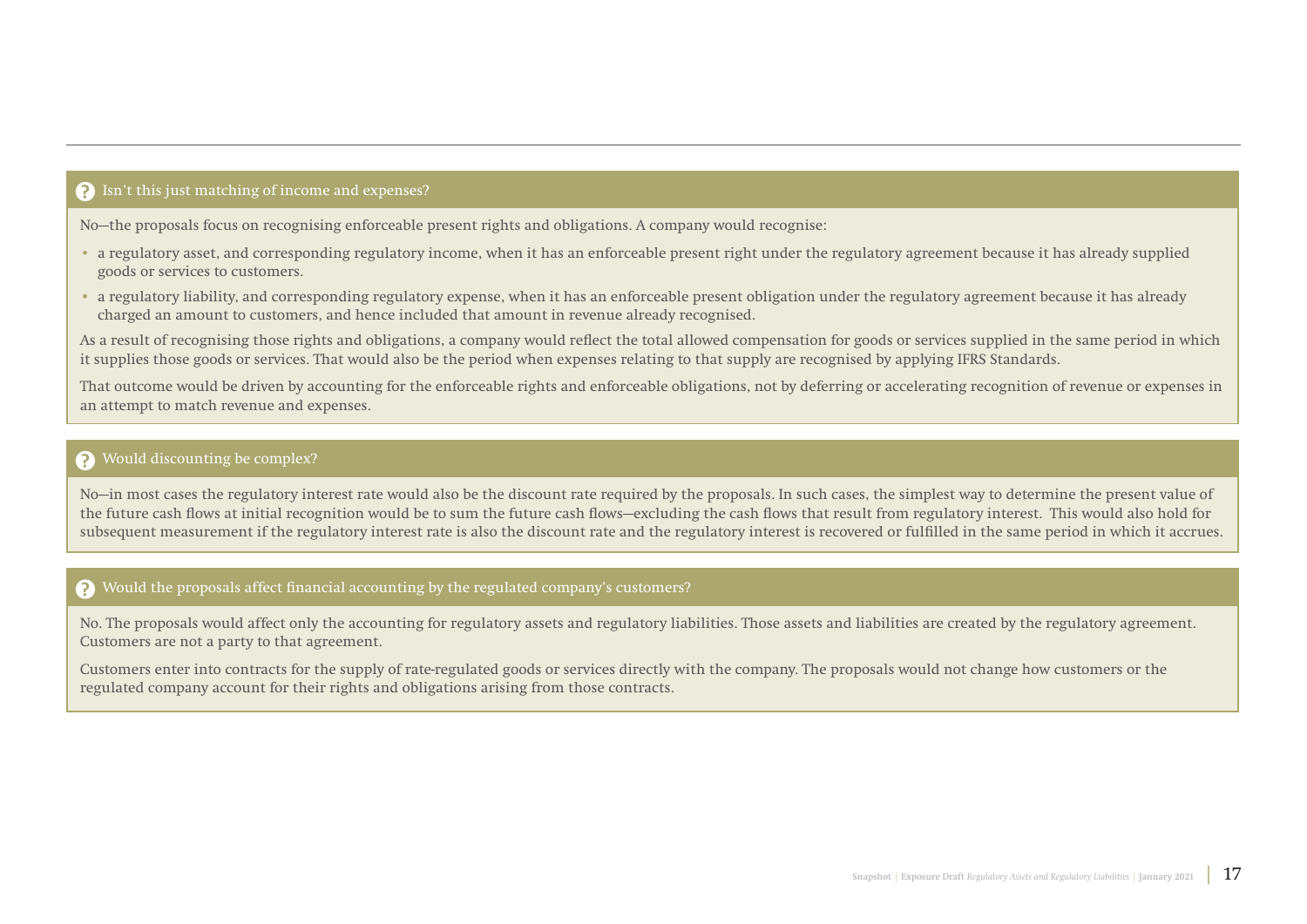### What about other rights and obligations such as intangibles arising from a regulatory agreement?

The proposals specify only how to account for regulatory assets and regulatory liabilities. A company would apply other IFRS Standards when accounting for the effects of all other rights and obligations created by a regulatory agreement. For example, a company typically does not recognise:

- as an asset its right to supply goods or services in the future, or to increase its prices in the future.
- as a liability its obligation to supply goods or services in the future, or to decrease its prices in the future.

The proposals would not affect the information a company provides about the effects of those other rights and obligations, such as information about the company's revenue and expenses.

### How do the proposals compare to a cost-deferral model?

Some existing accounting approaches defer an expense and do not recognise it in the income statement until the future period when that expense is included in the rates charged to customers. The proposals may result in outcomes that are similar to deferring expenses, but with the following key differences:

- the proposals focus on the total allowed compensation that a company becomes entitled to as a result of supplying goods or services to customers—that compensation reflects not merely the allowable expenses that a company is entitled to recover, but also related profit if the regulatory agreement provides profit; and
- the measurement proposals would require explicit estimates of future cash flows, and explicit discounting of those cash flows to their present value.

The proposals are expected to produce more useful financial information than a cost-deferral model because they focus on requiring more complete information about the effects of regulatory assets and regulatory liabilities, supplemented by coherent, prominent and understandable presentation.

### How would the proposals interact with the requirements of IFRIC 12 *Service Concession Arrangements*?

All service concession arrangements within the scope of IFRIC 12 are subject to some form of rate regulation, because the grantor regulates the price to be charged for the services.

Applying IFRIC 12, companies account for their rights under some service concession arrangements as an intangible asset. Some of these arrangements may create regulatory assets or regulatory liabilities within the scope of the Exposure Draft, depending on their terms and other facts and circumstances. A company would apply IFRIC 12 in accounting for all other assets and liabilities created by the arrangement.

Applying IFRIC 12, companies account for their rights under other service concession arrangements as a financial asset. Those arrangements do not create regulatory assets or regulatory liabilities because any rights that could give rise to future cash flows are already recognised as part of the financial asset.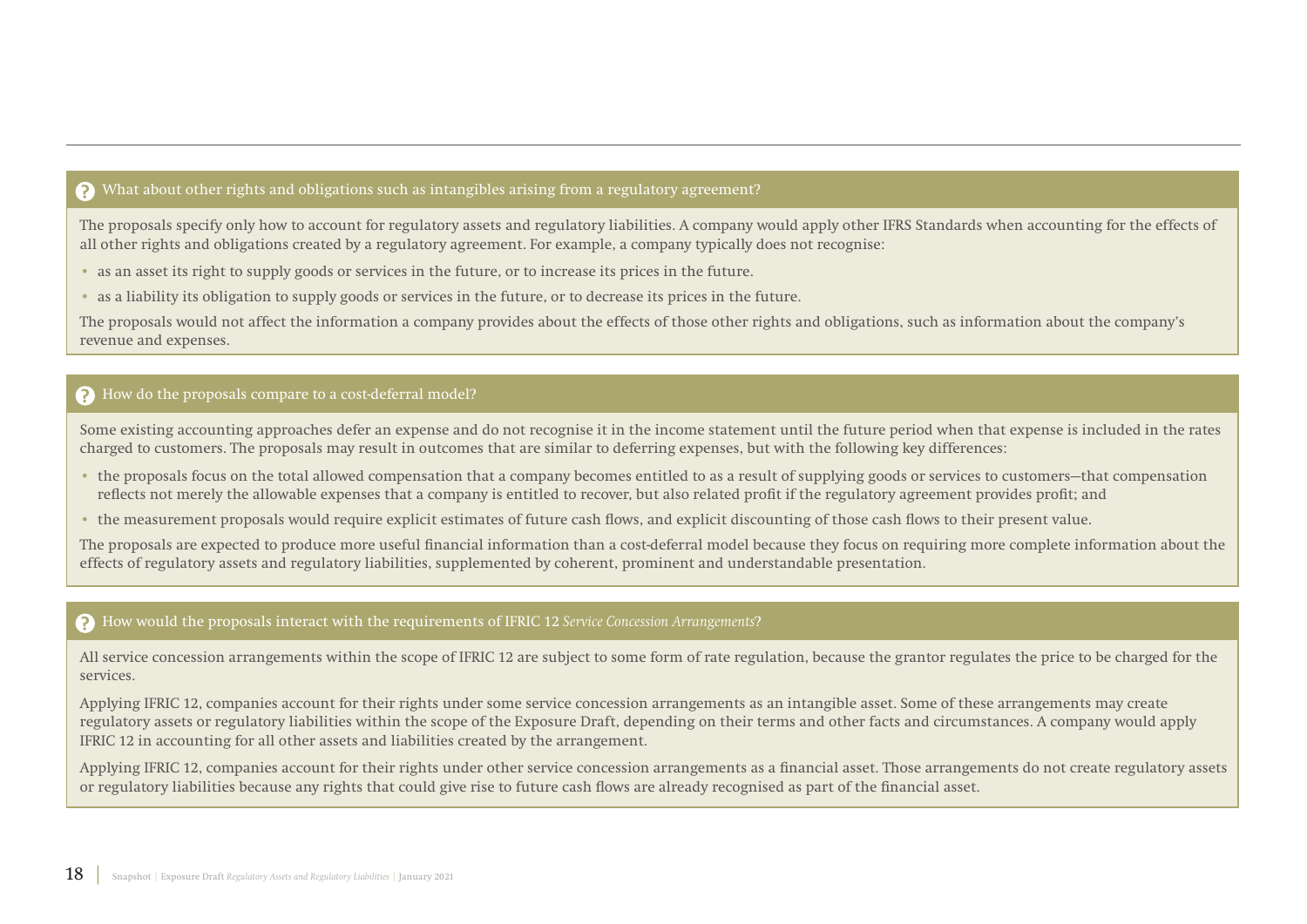## Information for respondents

#### **The deadline for comments on the Exposure Draft is 30 July 2021**

The deadline has changed to 30 July 2021 from 30 June 2021.

You can submit comments on our 'Open for comment documents' page at: [www.ifrs.org/projects/open-for-comment/](https://www.ifrs.org/projects/open-for-comment/)

#### **Stay informed**

To stay up to date with the latest developments on this project and to sign up for email alerts, please visit [www.ifrs.org/projects/work-plan/ rate-regulated](https://www.ifrs.org/projects/work-plan/%20rate-regulated-activities/)[activities/](https://www.ifrs.org/projects/work-plan/%20rate-regulated-activities/)

#### **Exposure Draft package**

The Exposure Draft includes:

- the Board's proposals, in the format of a draft new IFRS Standard; and
- questions for respondents.

The Basis for Conclusions on the Exposure Draft includes:

- a summary of the reasons for the Board's proposals; and
- an analysis of the likely effects of the proposals.

The Board has also published proposed non-mandatory illustrative examples.

#### **This document**

This Snapshot has been compiled by the staff of the IFRS Foundation for the convenience of interested parties. The views expressed in this document are those of the staff who prepared it and are not necessarily the views or the opinions of the Board. The content of this Snapshot does not constitute advice and should not be considered as an authoritative document issued by the Board.

Official pronouncements of the Board are available in electronic format to eIFRS subscribers.

Publications are available at [www.ifrs.org](http://www.ifrs.org)